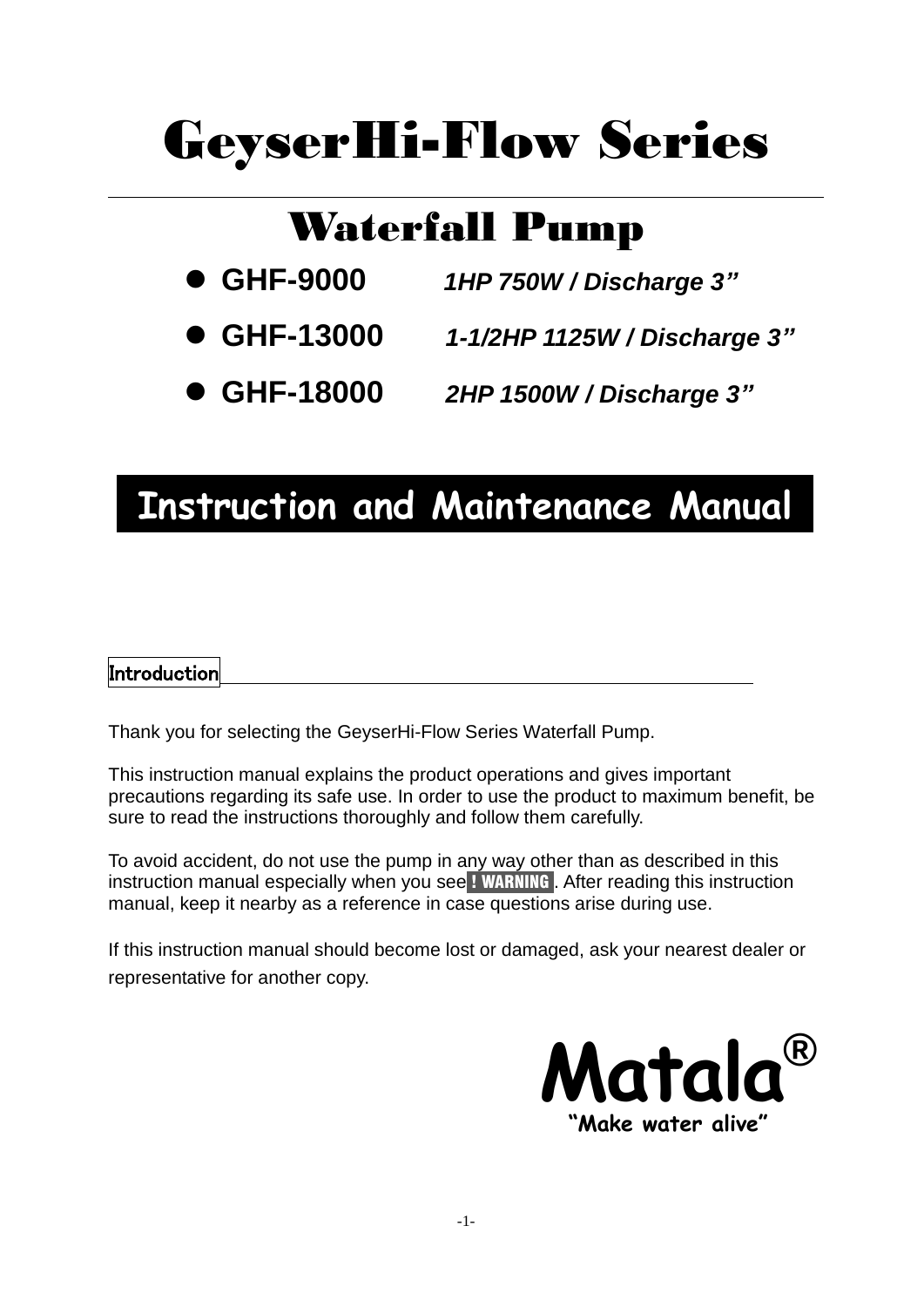#### Contents

### Construction and Parts List

| No. | Description                | Material                           | No.<br>$Q'$ ty |    | Description          | Material              | $Q'$ ty |
|-----|----------------------------|------------------------------------|----------------|----|----------------------|-----------------------|---------|
|     | Motor Cap                  | FC200                              |                | 10 | <b>Strainer</b>      | FCD45 (for GHF-18000) |         |
| 2   | <b>Upper Bearing Cover</b> | FC200                              |                | 11 | Flange               | FC200                 |         |
| 3   | Motor Housing              | <b>SUS304</b>                      |                | 12 | <b>Upper Bearing</b> |                       |         |
| 4   | Rotor                      | <b>SUS410</b>                      |                | 13 | Lower Bearing        |                       |         |
| 5   | Stator                     | C60                                |                | 14 | Mech. Seal           | SIC/SIC+CA/CE         |         |
| 6   | Seal Cover                 | FC200                              |                | 15 | Oil Seal             | <b>NBR</b>            |         |
|     | Oil Seal Cover             | FC200                              |                | 16 | <b>Shaft Sleeve</b>  | <b>SUS</b>            |         |
| 8   | Pump Casing                | FC200                              |                | 17 | Handle               | NBR+SUS               |         |
| 9   | Impeller                   | FC200                              |                | 18 | Power Cord           |                       |         |
| 10  | Strainer                   | <b>SUS</b><br>(for GHF-9000/13000) | 1              |    |                      |                       |         |

#### **GHF-9000 / GHF-13000 GHF-18000**



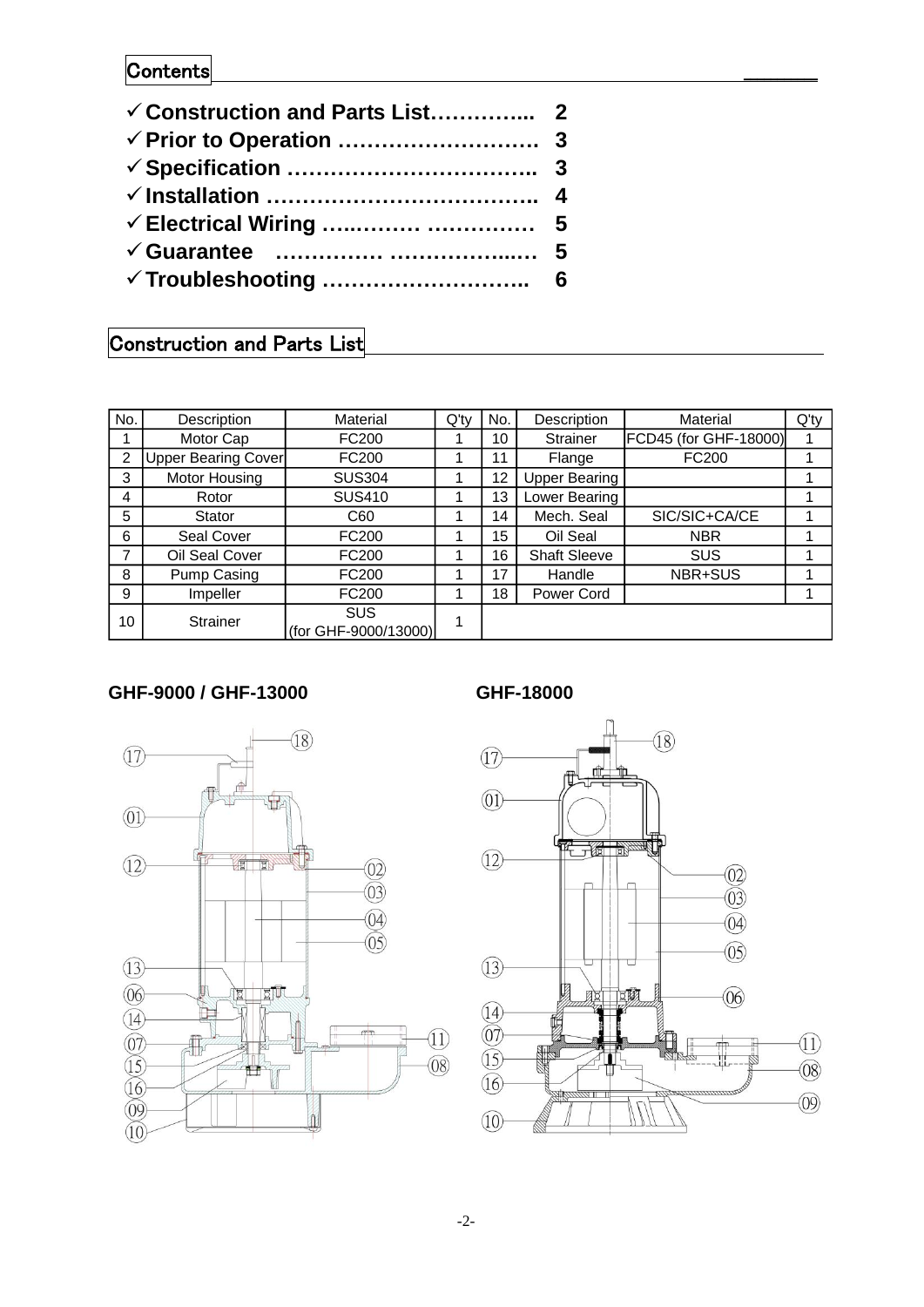#### Prior to Operation

#### Check the following points upon receipt of your pump:

- $\triangleright$  Is the pump exactly what you ordered? Check nameplate. It is especially important that you check whether the pump is to be used with 50 or 60 Hz.
- > Has any damage occurred during shipment? Are any bolts or nuts loose?
- $\triangleright$  Have all necessary accessories been supplied? (For a list of standard accessories see Construction.)

#### We recommend that you keep a spare pump on hand in case of emergencies. Keep this instruction manual in a place for future reference.

#### **Specifications**

#### Check the nameplate for your pump's specification as the table list. Be careful not to exceed the given specifications in the use of your pump.

|                       | Output      |           | Discharge | Rated          |                  | Maximum |             |               | Dimension     | Weight      |             |  |
|-----------------------|-------------|-----------|-----------|----------------|------------------|---------|-------------|---------------|---------------|-------------|-------------|--|
| Model                 | (W)<br>(Hp) |           |           | Head           | <b>Flow</b>      | Head    | <b>Flow</b> |               | L x W x H     |             |             |  |
|                       |             | (mm/Inch) | (Ft/M)    | GPH/LPH        | (Ft/ M)          | GPH/LPH | Amp         | (mm/ inch)    | Kg/lb         |             |             |  |
| GHF-9000              | 750<br>1    |           |           |                | 80mm/3"          | 20ft    | 4400        | 31ft          | 9500          |             | 300x190x490 |  |
|                       |             |           |           | 6M             | 16654            | 9.4M    | 35950       | 10.9A         | 11.8x7.5x19.3 | 23.5/51.8   |             |  |
| GHF-13000 1-1/2  1125 |             |           |           |                | 80mm/3"          | 20ft    | 6200        | 33ft          | 13200         |             | 300x190x505 |  |
|                       |             |           | 6M        | 23467          | 10.1M            | 49960   | 12A         | 11.8x7.5x19.9 | 26.0/57.3     |             |             |  |
| GHF-18000             | 2<br>1500   |           |           | $80$ mm $/3$ " | 25 <sub>ft</sub> | 9000    | 40ft        | 18000         | 10A           | 319x217x567 | 32.0/70.5   |  |
|                       |             |           | 7.6M      | 34065          | 12.2M            | 68130   |             | 12.6x8.6x22.4 |               |             |             |  |

Other specifications are noted in the chart below.

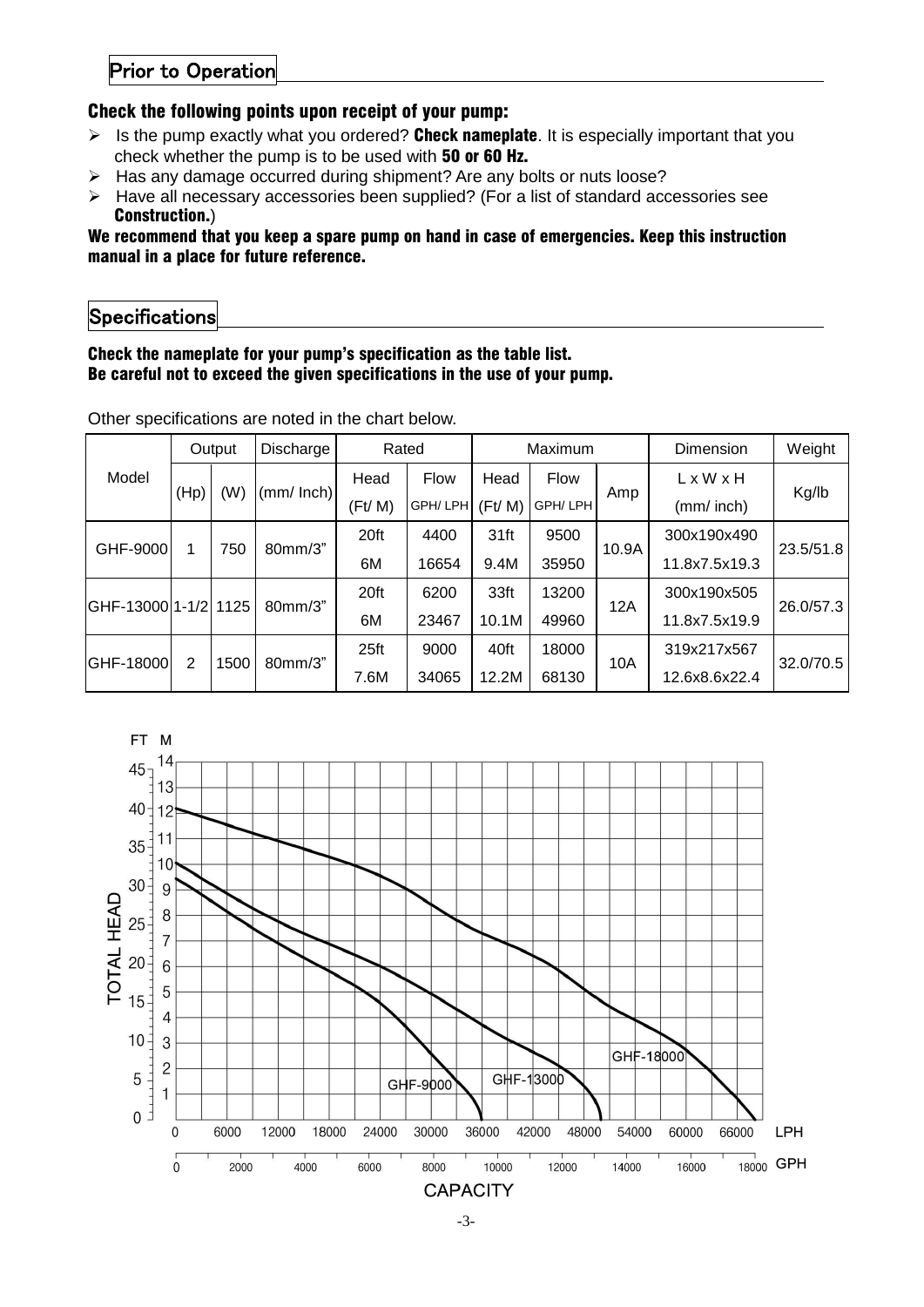#### **Installation**

#### **Symbol** and Meaning :



DANGER

Keep the pump equipment out of the reach of children!

**Warns that the failure to follow the directions given could cause serious**  $r$ isk to individuals or objects.



#### WARNING

 This sign warns the operator that the failure to follow an instruction may damage the pump and/or the system.

#### Limitations:

This series of pumps are suitable to pump rain water and also can be used both for permanent and temporary installation.

The pump can be place for sump pit that means it could pump dirty water containing suspended solid particles 17mm/ 0.7inches diameter.

**! WARNING :** The pump cannot be used for sea water and flammable, corrosive, explosive or dangerous liquids.

#### Installation :

**! WARNING : Do not work on pump until power is unplugged.** 

Do not cut off ground pin or use an adapter fitting.

- Do not use an extension cord
- Do install the strainer prior to pump water if you want to let the pump run as a sump pump.

The pump power cord should be connected to a separately fused, grounded line with a minimum capacity of 15 amps. It can be connect to non- fuse breaker at the recommended amperes. Never touch the pump when it is connected to electrical power.

- 1. Before installing or servicing this pump, be certain pump power source is disconnected. Make sure you are not standing in water and are wearing insulated protective sole shoes, under flooded conditions, contact your local electric company or a qualified licensed electrician for disconnecting electrical service prior to pump removal.
- 2. Installation and electrical wiring must adhere to state and local codes and must be completed before priming pump. Check appropriate community agencies, or contact local electrical and pump professionals.
- 3. Call an electrician when in doubt. Pump should be connected to a separate 15 amps' circuit breaker or 15 amps' fuse block. Note that, plugging into existing outlets may cause low voltage at motor, causing blown fuses, tripping of motor overload, or burned out motor.
- 4. A permanent ground connection from pump to the grounding bar at the service panel is mandatory, Matala Pump sump pumps come with a grounding conductor and a grounding-type attachment plug. Do not connect pump to a power supply until permanently grounded. For maximum safety, connect pump to a circuit equipped with a Ground Fault Circuit Interrupter device when you position the pump's grounding wire.
- 5. Voltage of power supply must match the voltage of the pump.
- 6. Before installing pump, clear sump basin of any water, debris, or sediment.

 ! WARNING : Sump basin must be vented in accordance with local plumbing codes. Matala Sump pumps are not designed for and CANNOT be installed in locations classified as hazardous.

- 7. ! WARNING : The following may cause severe damage to pump and will void warranty:
	- (a) Using an extension cord.
	- (b) Cutting off the ground pin or using an adapter fitting.
	- (c) Working on pump or switch while plugged in.
	- (d) Removing motor housing, unscrewing impeller, or otherwise removing impeller seal.
	- (e) Pumping chemicals or corrosive liquids.
	- (f) Pumping gasoline or other flammable liquids.
	- (g) Piping: Plastic PVC pipe, drain hose, galvanized steel or copper pipe may all be used. All piping must be clean and free of all foreign matter to prevent clogging. Use thread compound on all threaded joints unless specified otherwise. Be sure to seal the thread connection with tape seal when you using the pipe fitting to connect the flange.
	- (h) Pump inadequate the suspension liquids with solid particle which is larger than hold in the strainer.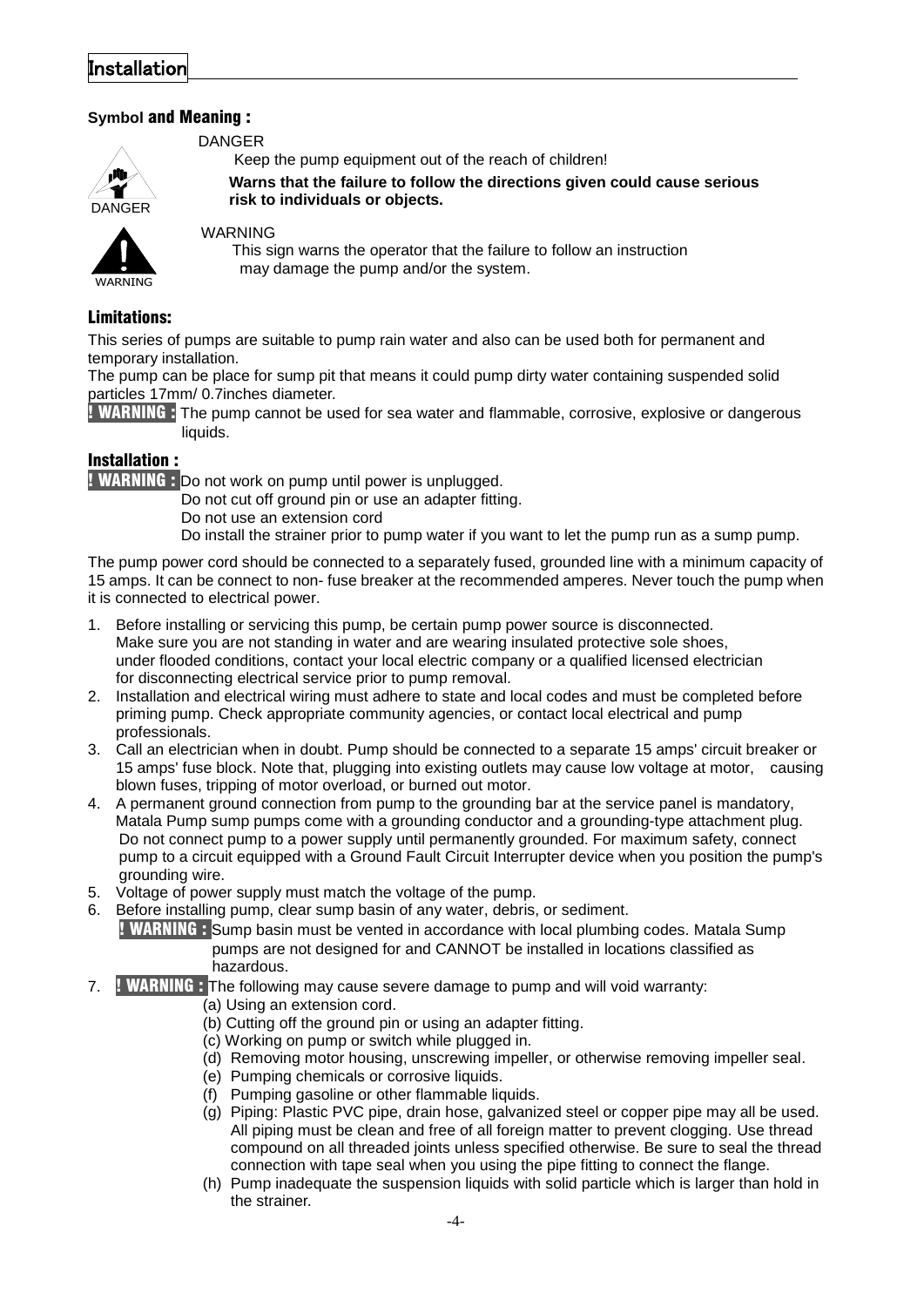#### Electrical Wiring

#### Electrical wire Connection :

**! WARNING :** Verify that the voltage and frequency of the electric pump shown on the nameplate correspond to those available on the mains.

 The installer must make sure that the electric system is grounded in accordance with the law in force.

It is necessary to use cable with a length of 10m for outdoors using. The plug and connections should be protected from water splashes. Before using the pump, always inspect it visually (especially power cable and plug).

Do not use the pump if it is damaged.

If the pump is damaged, have it inspected by the specialized assistance service only.

Make sure that electric connections are protected from inundation. Protect the plug and the power cable from heat, oil or sharp edges.

! WARNING : The power cable must be replaced by qualified personnel only.

 Grounding: The plug of the power cable has a double grounding contact, so that grounding can be performed by simply inserting the plug.

#### Overload protection :

This pump series have a built in thermal protection switch. The pump stops if an overload condition occurs. The motor restarts automatically after it has cooled down.

#### Limited Warranty :

Matala Pump will repair or replace for the original user any portion of a new Matala Pump product which proves defective due to materials or workmanship of Matala Pump within 2 years of purchase date. Contact the nearest authorized Matala Pump dealer for warranty service.

Matala Pump shall possess the sole right to determine whether to repair or replace defective equipment, parts or components.

THIS WARRANTY DOES NOT COVER DAMAGE DUE TO LIGHTNING OR OTHER CONDITIONS BEYOND THE CONTROL OF Matala Pump.

LABOR & COSTS : Matala Pump shall in no event be liable for the cost of field labor to other charges incurred by any customer in removing and/or reaffixing any Matala Pump product, parts or component.

THE WARRANTY WILL NOT APPLY:

- (a) to defects or malfunctions resulting from failure to properly install, operate, or maintain the unit in accordance with printed instructions provided.
- (b) to failures resulting from abuse, accident, or negligence.
- (c) to normal maintenance services and the parts used in connection with such service.
- (d) to units which are not installed in accordance with applicable local codes, ordinances, and good trade practices.
- (e) if unit is used for purposes other than for what it was designed and manufactured for. The min. continuous operation water level should be not bellow 37cm/14.6inches.

#### WARRANTY EXCLUSIONS : Matala Pump

SPECIFICALLY DISCLAIMS THE IMPLIED WARRANTIES OF MERCHANTABILITY AND FITNESS FOR A PARTICULAR PURPOSE AFTER THE TERMINATION OF THE WARRANTY PERIOD.

#### Guarantee

The right to claim under guarantee must be proven by the purchaser by presentation of the purchase receipt.

Note :

- 1. Should your equipment not function correctly, please first check for other reasons, e.g. interruption of the power supply, or incorrect handling may be the cause.
- 2. Please note that it is imperative that the following documents and details are produced together with your faulty equipment :
	- (a) Purchase receipt
	- (b) Designation of the apparatus/ type/ brand
	- (c) Description of the noted defect (an accurate description of the defect makes a rapid repair easier for us)

In the case of a claim for guarantee or defects, please contact the place of purchase.